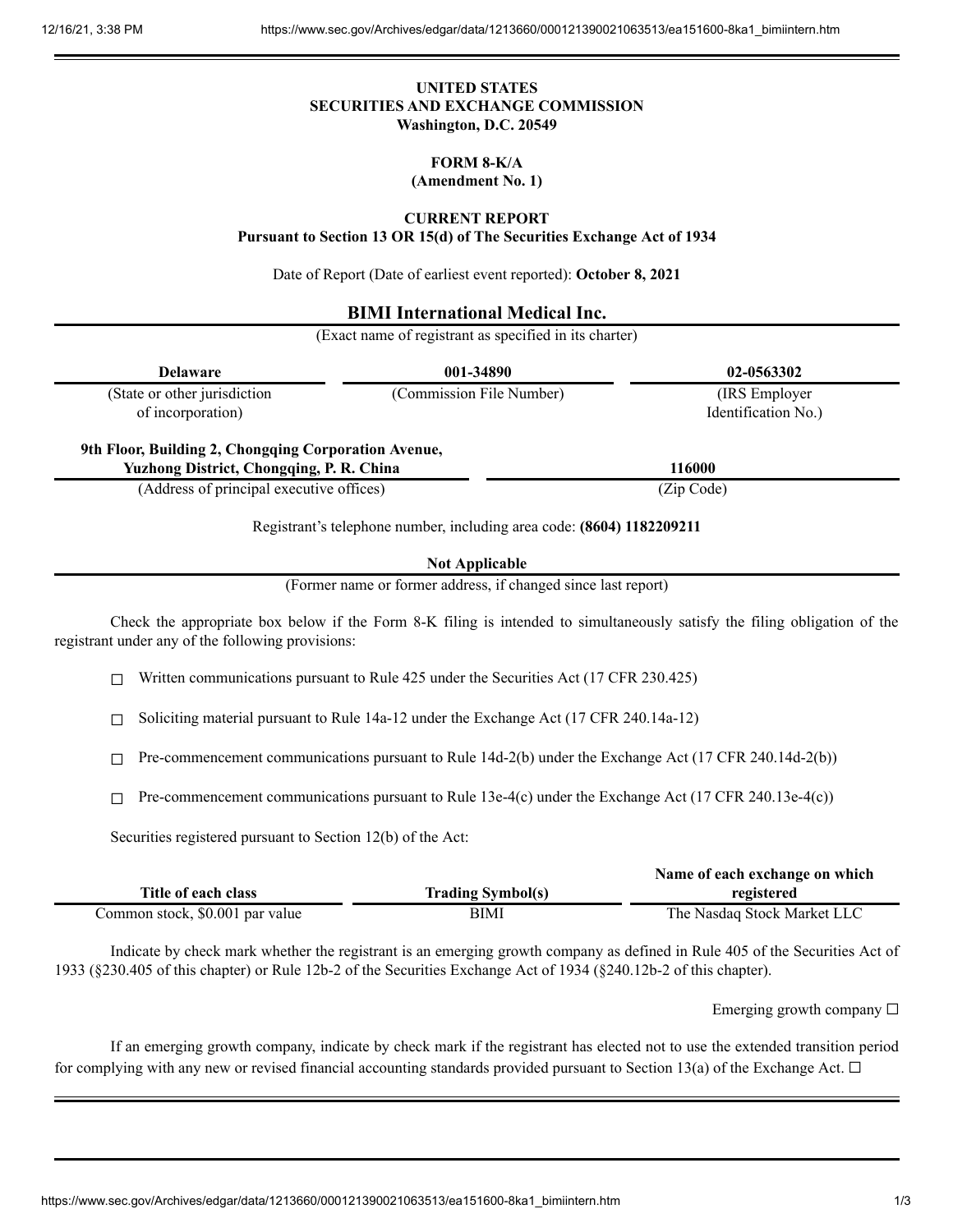### **2.01 Completion of Acquisition or Disposition of Assets**

This Amendment No. 1 to our Current Report on Form 8-K (this "Amendment") is being filed by BIMI International Medical Inc. (the "Company") for the purpose of amending Item 9.01 of that certain Current Report on Form 8-K filed by the Company with the U.S. Securities and Exchange Commission ("SEC") on October 12, 2021 (the "Original Form 8-K") in connection with the October 8, 2021 completion of the acquisition of Chongqing Zhuoda Pharmaceutical Co., Ltd. ("Zhuoda"). The Zhuoda acquisition was first announced on September 14, 2021. As indicated in the Original Form 8-K, this Amendment is being filed to provide the financial statements and pro forma financial information required by Items 9.01(a) and (b) of Form 8-K, which were not previously filed with the Original Form 8-K as permitted by the rules of the SEC.

## **Item 9.01 Financial Statements and Exhibits**

### **(a) Financial Statements of Business Acquired**

The following financial statements of Zhuoda are being filed as exhibits hereto and are incorporated by reference herein:

The audited combined financial statements of Zhuoda as of and for the six month periods ended June 30, 2021 and 2020 and for the years ended December 31, 2020nd 2019 are filed as Exhibit 99.1 to this Current Report on Form 8-K/A.

### **(b) Pro Forma Financial Information**

The unaudited pro forma condensed combined statements of operations of the Company as of and for the six month period ended June 30, 2021 and for the year ended December 31, 2020, giving effect to the acquisition of Zhuoda, are filed as Exhibit 99.2 to this Current Report on Form 8-K/A.

#### **(c) Exhibits**

| Exhibit No. | <b>Description</b>                                                                                                                                                                                                                                                                                                                         |
|-------------|--------------------------------------------------------------------------------------------------------------------------------------------------------------------------------------------------------------------------------------------------------------------------------------------------------------------------------------------|
| 99.1        | The audited combined financial statements of Zhuoda as of and for the six month periods ended June 30, 2021<br>and 2020 and for the years ended December 31, 2020 and 2019.                                                                                                                                                                |
| 99.2        | The unaudited pro forma condensed combined balance sheets of the Company as of June 30, 2021 and<br>December 31, 2020 and the unaudited pro forma condensed combined statements of operations of the<br>Company for the six months ended June 30, 2021 and the year ended December 31, 2020 giving effect to the<br>acquisition of Zhuoda. |
| 104         | Cover Page Interactive Data File (embedded within the Inline XBRL document).                                                                                                                                                                                                                                                               |

1